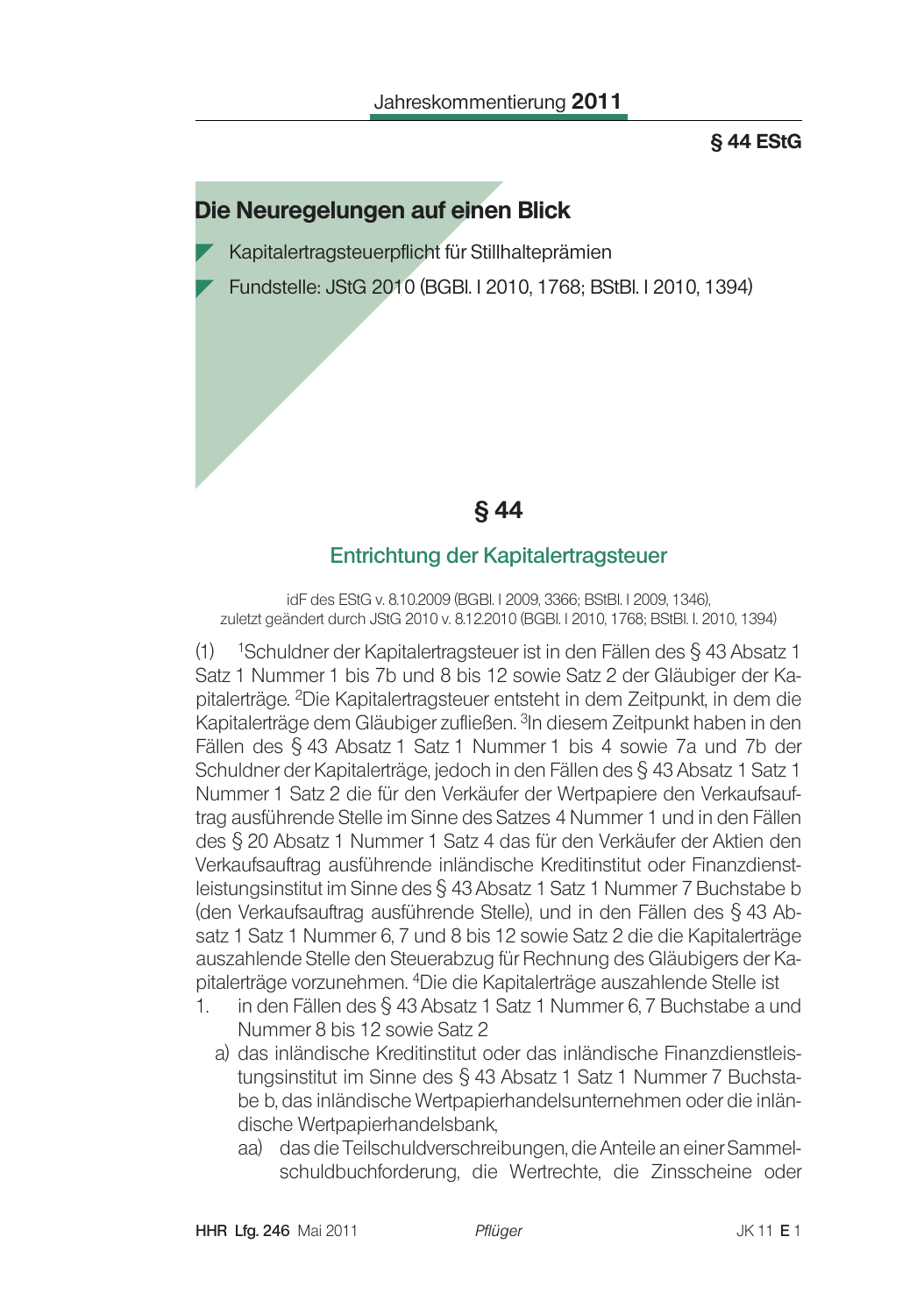### **EStG § 44**

sonstigen Wirtschaftsgüter verwahrt oder verwaltet oder deren Veräußerung durchführt und die Kapitalerträge auszahlt oder gutschreibt oder in den Fällen des § 43 Absatz 1 Satz 1 Nummer 8 und 11 die Kapitalerträge auszahlt oder gutschreibt.

- bb) das die Kapitalerträge gegen Aushändigung der Zinsscheine oder der Teilschuldverschreibungen einem anderen als einem ausländischen Kreditinstitut oder einem ausländischen Finanzdienstleistungsinstitut auszahlt oder gutschreibt:
- b) der Schuldner der Kapitalerträge in den Fällen des § 43 Absatz 1 Satz 1 Nummer 7 Buchstabe a und Nummer 10 unter den Voraussetzungen des Buchstabens a. wenn kein inländisches Kreditinstitut oder kein inländisches Finanzdienstleistungsinstitut die die Kapitalerträge auszahlende Stelle ist:
- in den Fällen des § 43 Absatz 1 Satz 1 Nummer 7 Buchstabe b das  $\overline{2}$ . inländische Kreditinstitut oder das inländische Finanzdienstleistungsinstitut, das die Kapitalerträge als Schuldner auszahlt oder gutschreibt.

<sup>5</sup>Die innerhalb eines Kalendermonats einbehaltene Steuer ist jeweils bis zum zehnten des folgenden Monats an das Finanzamt abzuführen, das für die Besteuerung

- $1.$ des Schuldners der Kapitalerträge,
- $2.$ der den Verkaufsauftrag ausführenden Stelle oder
- $\mathcal{S}_{\cdot}$ der die Kapitalerträge auszahlenden Stelle

nach dem Einkommen zuständig ist; bei Kapitalerträgen im Sinne des § 43 Absatz 1 Satz 1 Nummer 1 ist die einbehaltene Steuer, soweit es sich nicht um Kapitalerträge im Sinne des § 20 Absatz 1 Nummer 1 Satz 4 handelt, in dem Zeitpunkt abzuführen, in dem die Kapitalerträge dem Gläubiger zuflie-Ben. <sup>6</sup>Dabei ist die Kapitalertragsteuer, die zu demselben Zeitpunkt abzuführen ist, jeweils auf den nächsten vollen Eurobetrag abzurunden. 7Wenn Kapitalerträge ganz oder teilweise nicht in Geld bestehen (§ 8 Absatz 2) und der in Geld geleistete Kapitalertrag nicht zur Deckung der Kapitalertragsteuer ausreicht, hat der Gläubiger der Kapitalerträge dem zum Steuerabzug Verpflichteten den Fehlbetrag zur Verfügung zu stellen. <sup>8</sup>Soweit der Gläubiger seiner Verpflichtung nicht nachkommt, hat der zum Steuerabzug Verpflichtete dies dem für ihn zuständigen Betriebsstättenfinanzamt anzuzeigen. <sup>9</sup>Das Finanzamt hat die zu wenig erhobene Kapitalertragsteuer vom Gläubiger der Kapitalerträge nachzufordern.

 $(2)$ - $(7)$  unverändert

Autor: Lt. RD Dr. Hansjörg Pflüger, Kirchheim/Teck Mitherausgeberin: Prof. Dr. Johanna Hey, Köln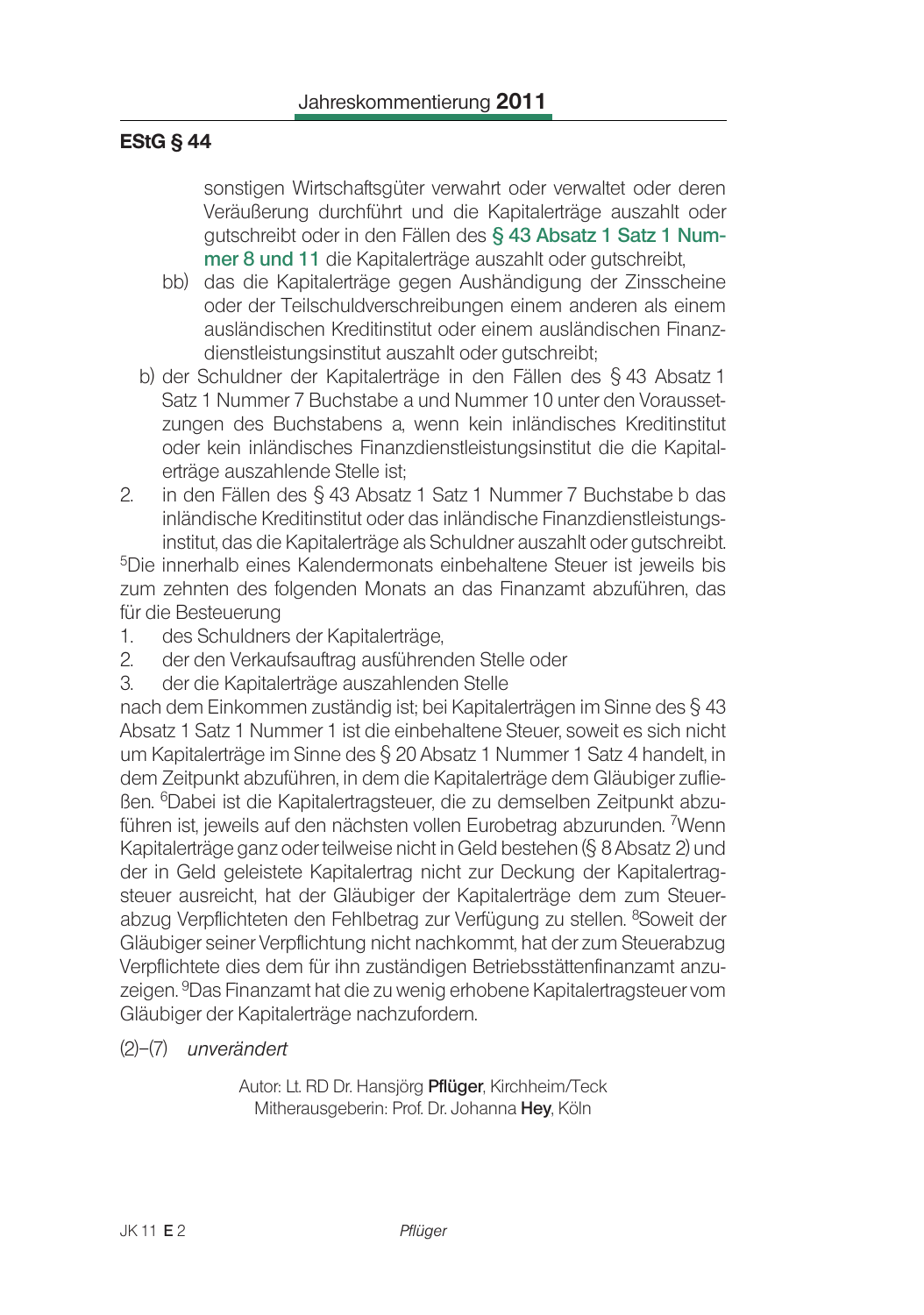Jahreskommentierung 2011

Anm. J 10-4

**§ 44 EStG** 

# **Kompaktübersicht**

Grundinformation: Klarstellung über den Kapitalertragsteuereinbehalt für J10-1 bezahlte Stillhalteprämien in den Fällen, in denen das Kreditinstitut selbst Vertragspartner ist.

Rechtsentwicklung: zur Gesetzesentwicklung bis 2009 s. § 44 Anm. J 10-2  $J$  09-2.

► JStG 2010 v. 8.12.2010 (BGBI 12010, 1768; BStBI 12010, 1394): In Abs. 1 Satz 4 Nr. 1 Buchst, a) Doppelbuchst, aa) wird § 43 Absatz 1 Satz 1 Nr. 11 durch § 43 Abs. 1 Nr. 8 und 11 ersetzt.

Zeitlicher Anwendungsbereich: Bloße Klarstellung, die auf alle Kapital- J 10-3 erträge Anwendung findet, die dem Gläubiger ab dem 1.1.2009 zugeflossen sind. Die Praxis berücksichtigt die Klarstellung bereits vor Inkrafttreten des JStG 2010 (v. 8.12.2010; vgl. BTDrucks. 17/2249, 59).

Wie bei allen "Klarstellungen" ist es dabei fraglich, ob diese rückwirkend angewendet werden können. Allerdings betrifft die Änderung des § 44 lediglich die Verpflichtung zum Einbehalt der Kapitalertragsteuer und nicht die Steuerpflicht der Stillhalteprämien selbst. Die Steuerpflicht der Stillhalteprämien nach § 20 Abs. 1 Nr. 11 war auch dann unstrittig, wenn Vertragspartner das Kreditinstitut selbst ist. Insofern handelt es sich für den Kapitalanleger um eine Erleichterung, denn er muss die erhaltene Stillhalteprämie nicht in seiner ESt-Erklärung aufführen, um keine Steuerhinterziehung zu begehen. Unter Berücksichtigung dieser Überlegung kann die rückwirkende Klarstellung als noch zulässig erachtet werden.

Entsprechendes gilt für das Kreditinstitute, schon aus der Überlegung, dass das Kreditinstitut durch den Einbehalt von Kapitalertragsteuer wirtschaftlich nicht belastet wird. Wurde der Einbehalt nicht vorgenommen hat das Institut eine entsprechende Hinweispflicht an den Kapitalanleger um diesem die korrekte Besteuerung seiner Kapitalerträge zu ermöglichen. Eine Haftung für den Nichteinbehalt der Kapitalertragssteuer ist dann uE ausgeschlossen.

Grund und Bedeutung der Änderung: Schließt ein Stpfl. mit einem Kredit- J 10-4 institut außerhalb der Börse ein Termingeschäft ab, bei dem das Kreditinstitut selbst Vertragspartner ist, bestanden hinsichtlich der Stillhalteprämien. die der Stpfl. erhält, Unsicherheiten über die Verpflichtung zum Kapitalertragsteuereinbehalt nach § 44 Abs. 1 Satz 4 Nr. 1 Buchst. a) Doppelbuchst. aa). Da das Kreditinstitut nicht für einen anderen tätig wird, sondern im eigenen Namen handelt, bedarf es einer Rechtsgrundlage für den Kapitalertragsteuereinbehalt. Diese Rechtsgrundlage wird durch die Einbezie-